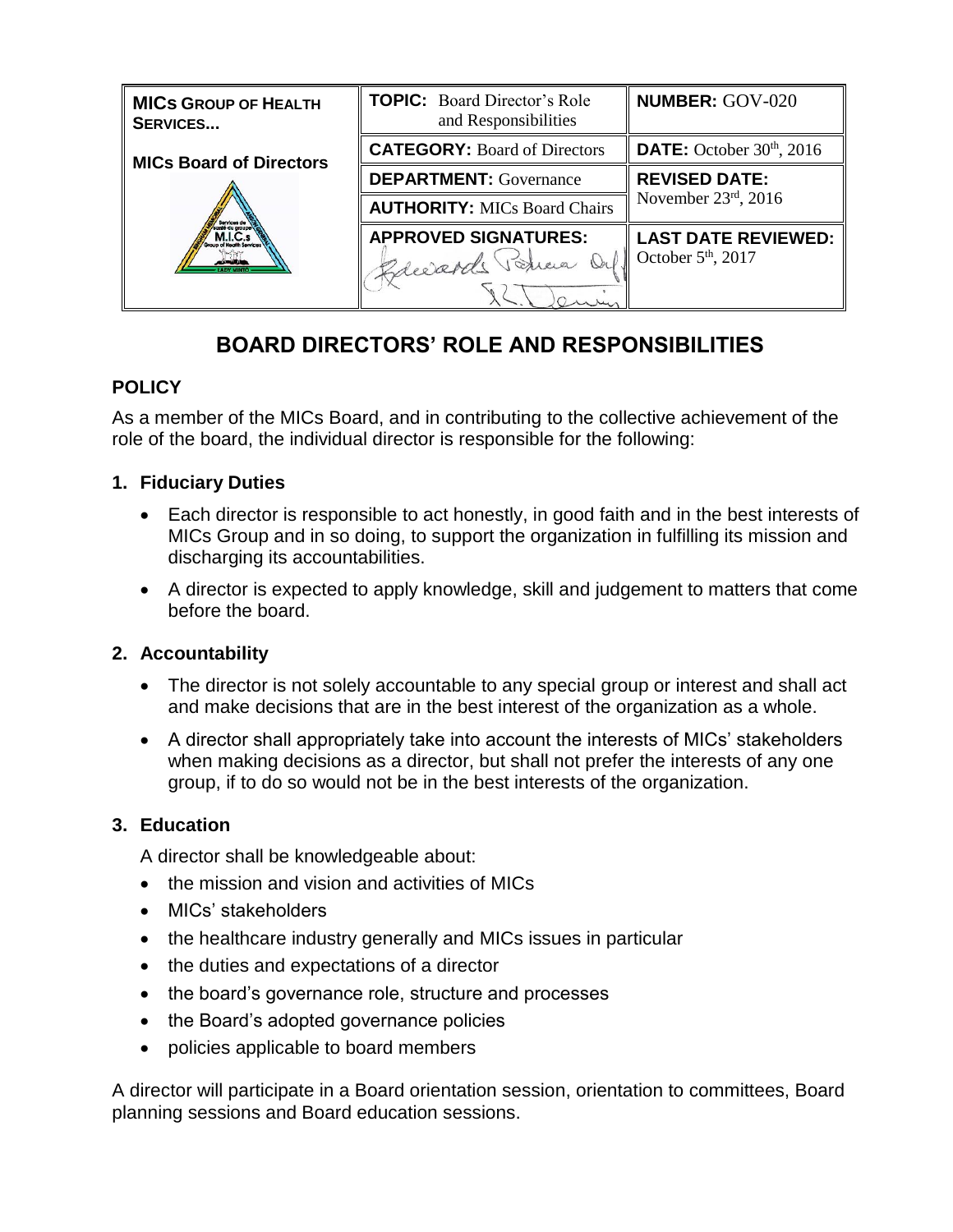A director should attend additional appropriate educational conferences in accordance with board approved policies.

### **4. Board Policies**

A director shall be knowledgeable of and comply with the MICs' by-laws and policies and corporate policies that are applicable to the board including:

- the Board's Code of Conduct
- the Board's Conflict of Interest Policy
- the Board's Confidentiality Policy
- all other governing policies

A director shall confirm annually, in writing, that he/she has read and will adhere to MICs' by-laws and board policies.

#### **5. Teamwork**

A director shall develop and maintain sound relations and work co-operatively and respectfully with the Board Chair, board members, the CEO, senior management and staff.

#### **6. Community Representation and Support**

Directors are expected, when asked by their Chair, and where feasible, to represent their hospital or MICs at public events with other organizations or agencies, before government or in other venues or with other parties.

## **7. Time and Commitment**

A director is expected to commit the time required to perform Board and committee duties. It is expected that a director will devote a minimum of between 10-15 hours per month.

A director is expected to adhere to the board's attendance policy that requires attending at least 75% of Board meetings.

A director is expected to serve on at least one committee or task force.

#### **8. Contribution to Governance**

Directors are expected to understand the difference between governance and management.

Directors are expected to make a contribution to the governance role of the board through:

- reading materials in advance of meetings and coming prepared to contribute to discussions and to vote as required
- offering constructive contributions to board and committee discussions
- Board policies